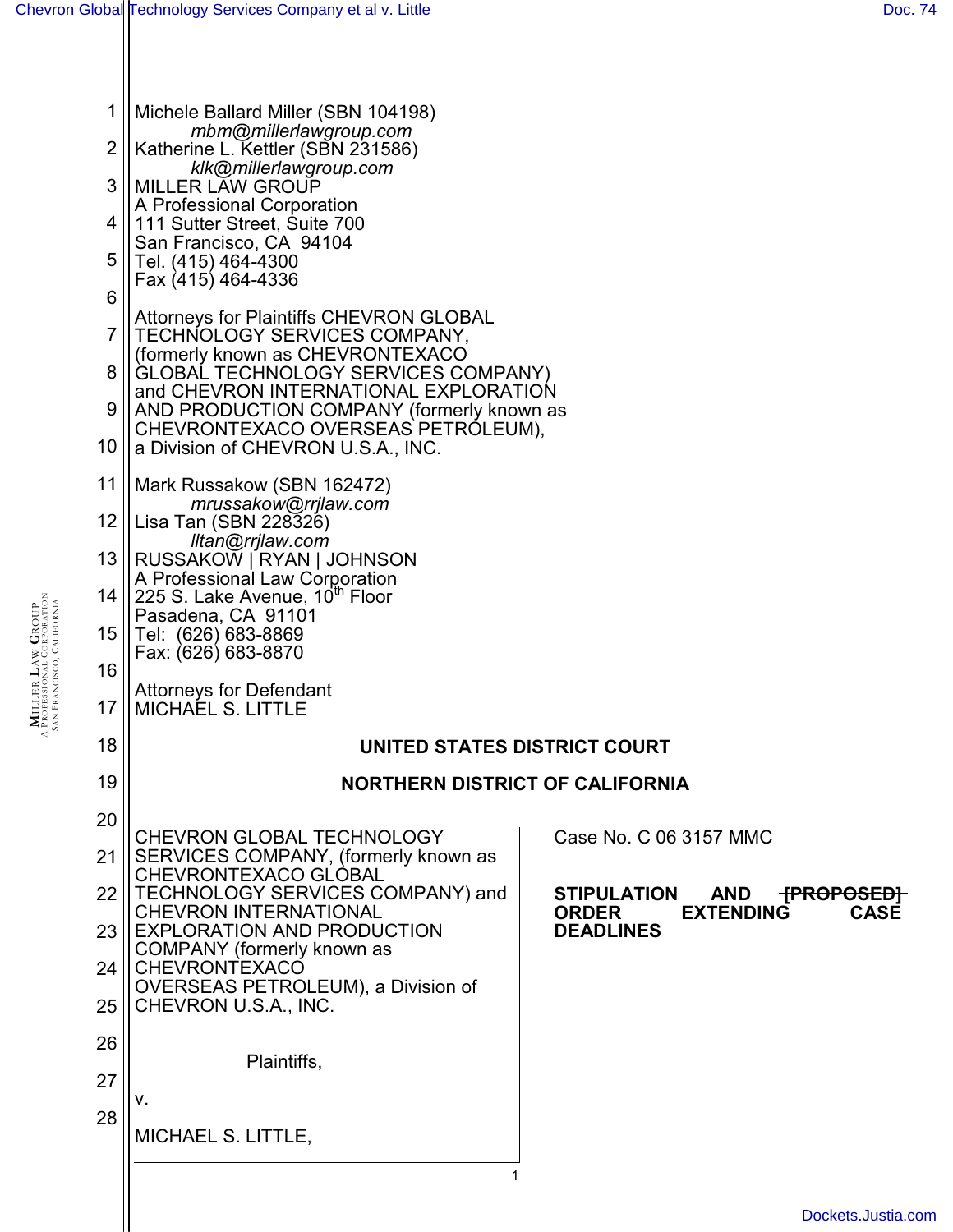Defendant.

1

2

10

16

20

21

22

27

28

3 4 5 6 7 8 9 Plaintiffs CHEVRON GLOBAL TECHNOLOGY SERVICES COMPANY (CHEVRON "GLOBETECH"), formerly known as CHEVRONTEXACO GLOBAL TECHNOLOGY SERVICES COMPANY, and CHEVRON INTERNATIONAL EXPLORATION AND PRODUCTION COMPANY ("CIEP"), formerly known as CHEVRONTEXACO OVERSEAS PETROLEUM, a division of CHEVRON U.S.A. INC. (referred to collectively as "Plaintiffs") and Defendant Michael S. Little ("Defendant"), through their respective counsel agree and stipulate as follows:

11 12 13 14 15 WHEREAS, on December 18, 2009, the Court ordered the Parties to file briefs in support of their respective Cross-Motions for Summary Judgment by February 5, 2010 in the above-referenced Action, with the Parties' opposition and reply briefs to follow, and to appear before the Court for a hearing on the Cross Motions for Summary Judgment on March 12, 2010;

17 18 19 WHEREAS, the Parties are endeavoring to finalize a settlement of the Action and agree that the current filing deadline should be modified to provide sufficient time for the parties to complete their settlement negotiations;

NOW, THEREFORE,

23 24 25 26 IT IS HEREBY STIPULATED AND AGREED by and between Plaintiffs and Defendant, by and through their respective undersigned attorneys of record, to extend the deadline for filing the Parties' Cross-Motions for Summary Judgment to February 12, 2010 and extend all associated deadlines and the hearing date accordingly: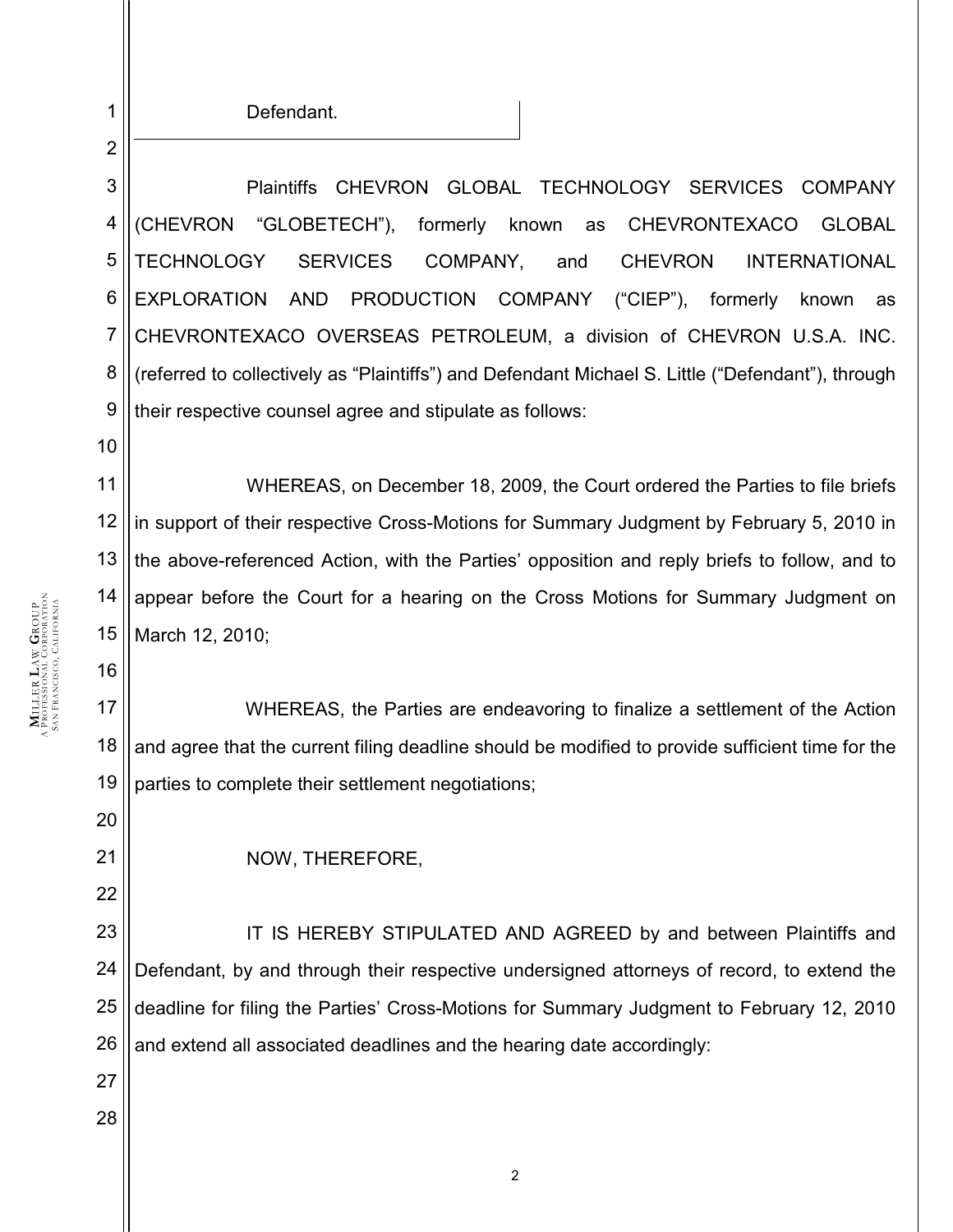3 1 2 3 4 5 6 7 8 9 10 11 12 13 14 15 16 17 18 19 20 21 22 23 24 25 26 27 28 February 12, 2010 Last day for the Parties to file and serve Cross-Motions for Summary Judgment. February 26, 2010 Last day for the parties to file and serve Opposition to Cross-Motions for Summary Judgment. March 5, 2010 Last day for the parties to file and serve Reply briefs in support of their respective Cross-Motions for Summary Judgment. 2010 Hearings on parties Motions for Summary Judgment. Good cause exists for extending the existing deadline for filing the Parties' Cross-Motions for Summary Judgment, and all associated deadlines, as set forth above. **IT IS SO STIPULATED.** Dated: February 4, 2010 RUSSAKOW RYAN JOHNSON A Professional Law Corporation By:  $/S/$ Lisa Tan Attorneys for Defendant MICHAEL LITTLE Dated: February 4, 2010 MILLER LAW GROUP A Professional Corporation By:  $/S/$ Katherine L. Kettler Attorneys for Plaintiffs CHEVRON GLOBAL TECHNOLOGY SERVICES COMPANY and CHEVRON INTERNATIONAL EXPLORATION AND PRODUCTION, a division of CHEVRON U.S.A. INC.